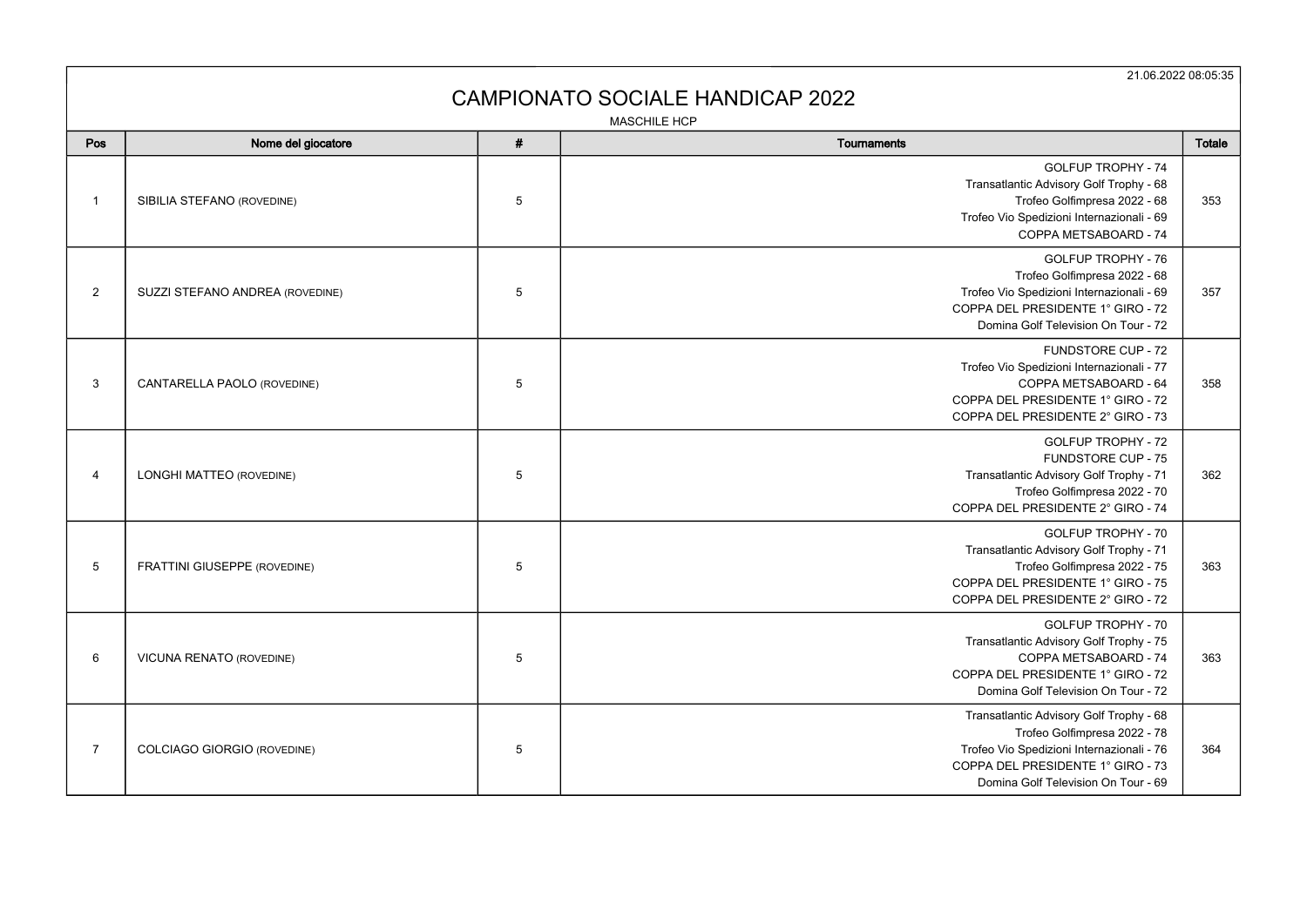| Pos | Nome del giocatore                  | # | Tournaments                                                                                                                                                                                           | Totale |
|-----|-------------------------------------|---|-------------------------------------------------------------------------------------------------------------------------------------------------------------------------------------------------------|--------|
| 8   | <b>BORDIN LUCA (ROVEDINE)</b>       | 5 | <b>GOLFUP TROPHY - 71</b><br>Transatlantic Advisory Golf Trophy - 79<br>COPPA METSABOARD - 72<br>COPPA DEL PRESIDENTE 2° GIRO - 76<br>Domina Golf Television On Tour - 66                             | 364    |
| 9   | RICCOTELLI STEFANO (ROVEDINE)       | 5 | GOLFUP TROPHY - 70<br><b>FUNDSTORE CUP - 73</b><br>Trofeo Vio Spedizioni Internazionali - 72<br>COPPA DEL PRESIDENTE 2° GIRO - 76<br>Domina Golf Television On Tour - 75                              | 366    |
| 10  | FRANZOSI MAURO (ROVEDINE)           | 5 | Transatlantic Advisory Golf Trophy - 76<br>Trofeo Vio Spedizioni Internazionali - 71<br>COPPA DEL PRESIDENTE 1° GIRO - 74<br>COPPA DEL PRESIDENTE 2° GIRO - 72<br>Domina Golf Television On Tour - 75 | 368    |
| 11  | BALCONI MATTEO ANGELO (ROVEDINE)    | 5 | GOLFUP TROPHY - 70<br><b>FUNDSTORE CUP - 72</b><br>Transatlantic Advisory Golf Trophy - 73<br>Trofeo Golfimpresa 2022 - 78<br>Trofeo Vio Spedizioni Internazionali - 76                               | 369    |
| 12  | <b>GURRIERI LUDOVICO (ROVEDINE)</b> | 5 | <b>FUNDSTORE CUP - 71</b><br>Transatlantic Advisory Golf Trophy - 72<br>COPPA METSABOARD - 73<br>COPPA DEL PRESIDENTE 1° GIRO - 79<br>COPPA DEL PRESIDENTE 2° GIRO - 74                               | 369    |
| 13  | PIRAS ROBERTO (ROVEDINE)            | 5 | Trofeo Golfimpresa 2022 - 73<br>Trofeo Vio Spedizioni Internazionali - 72<br>COPPA DEL PRESIDENTE 1° GIRO - 79<br>COPPA DEL PRESIDENTE 2° GIRO - 74<br>Domina Golf Television On Tour - 72            | 370    |
| 14  | BEVERINA ANDREA (ROVEDINE)          | 5 | Transatlantic Advisory Golf Trophy - 74<br>Trofeo Golfimpresa 2022 - 75<br>COPPA METSABOARD - 77<br>COPPA DEL PRESIDENTE 2° GIRO - 75<br>Domina Golf Television On Tour - 71                          | 372    |
| 15  | <b>ORICCI GIUSEPPE (ROVEDINE)</b>   | 5 | Transatlantic Advisory Golf Trophy - 79<br>COPPA METSABOARD - 69<br>COPPA DEL PRESIDENTE 1° GIRO - 76<br>COPPA DEL PRESIDENTE 2° GIRO - 71<br>Domina Golf Television On Tour - 77                     | 372    |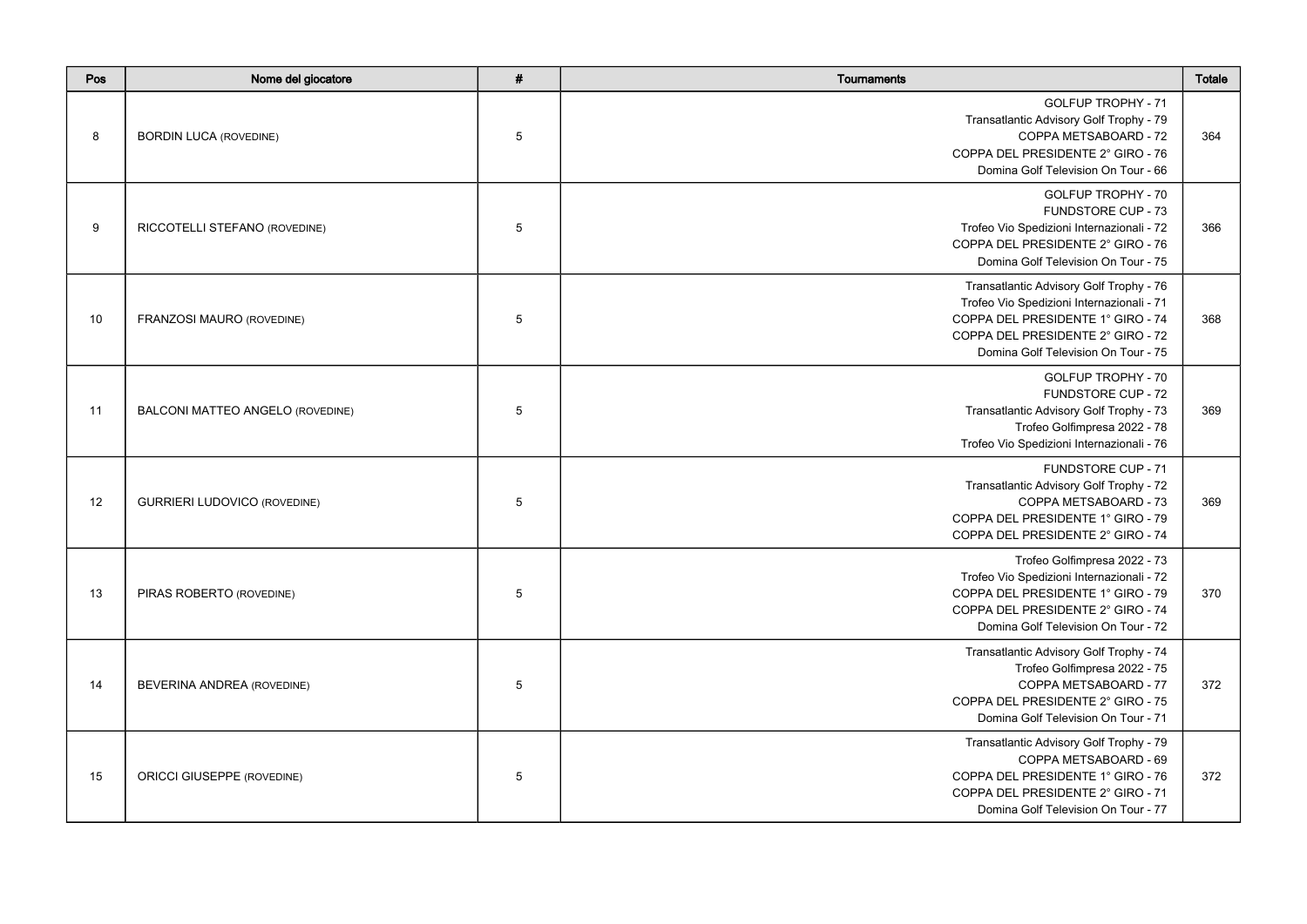| Pos | Nome del giocatore                     | # | Tournaments                                                                                                                                                                                           | Totale |
|-----|----------------------------------------|---|-------------------------------------------------------------------------------------------------------------------------------------------------------------------------------------------------------|--------|
| 16  | MECIANI LORENZO (ROVEDINE)             | 5 | <b>FUNDSTORE CUP - 74</b><br>Trofeo Golfimpresa 2022 - 77<br>Trofeo Vio Spedizioni Internazionali - 73<br>COPPA DEL PRESIDENTE 1° GIRO - 74<br>COPPA DEL PRESIDENTE 2° GIRO - 75                      | 373    |
| 17  | LELLA CARLO DANTE (ROVEDINE)           | 5 | Transatlantic Advisory Golf Trophy - 80<br>Trofeo Golfimpresa 2022 - 76<br>Trofeo Vio Spedizioni Internazionali - 69<br>COPPA DEL PRESIDENTE 1° GIRO - 72<br>Domina Golf Television On Tour - 76      | 373    |
| 18  | ACCARDI MAURIZIO (ROVEDINE)            | 5 | <b>GOLFUP TROPHY - 81</b><br><b>FUNDSTORE CUP - 78</b><br>Trofeo Vio Spedizioni Internazionali - 68<br>COPPA METSABOARD - 76<br>Domina Golf Television On Tour - 70                                   | 373    |
| 19  | PIRONDINI ALESSANDRO (ROVEDINE)        | 5 | FUNDSTORE CUP - 78<br>Trofeo Vio Spedizioni Internazionali - 72<br>COPPA METSABOARD - 74<br>COPPA DEL PRESIDENTE 1° GIRO - 77<br>Domina Golf Television On Tour - 72                                  | 373    |
| 20  | DA RE GIANFRANCO (ROVEDINE)            | 5 | Transatlantic Advisory Golf Trophy - 79<br>Trofeo Vio Spedizioni Internazionali - 77<br>COPPA DEL PRESIDENTE 1° GIRO - 73<br>COPPA DEL PRESIDENTE 2° GIRO - 74<br>Domina Golf Television On Tour - 70 | 373    |
| 21  | ZANONE ROBERTO (ROVEDINE)              | 5 | Trofeo Vio Spedizioni Internazionali - 73<br>COPPA METSABOARD - 73<br>COPPA DEL PRESIDENTE 1° GIRO - 80<br>COPPA DEL PRESIDENTE 2° GIRO - 77<br>Domina Golf Television On Tour - 71                   | 374    |
| 22  | <b>GARINI ANTONIO GIUSEPPE (CREMA)</b> | 5 | Transatlantic Advisory Golf Trophy - 75<br>Trofeo Golfimpresa 2022 - 77<br>Trofeo Vio Spedizioni Internazionali - 71<br>COPPA DEL PRESIDENTE 1° GIRO - 77<br>Domina Golf Television On Tour - 75      | 375    |
| 23  | PETROVIC BRANKO (ROVEDINE)             | 5 | Transatlantic Advisory Golf Trophy - 79<br>Trofeo Vio Spedizioni Internazionali - 74<br>COPPA METSABOARD - 71<br>COPPA DEL PRESIDENTE 1° GIRO - 77<br>Domina Golf Television On Tour - 74             | 375    |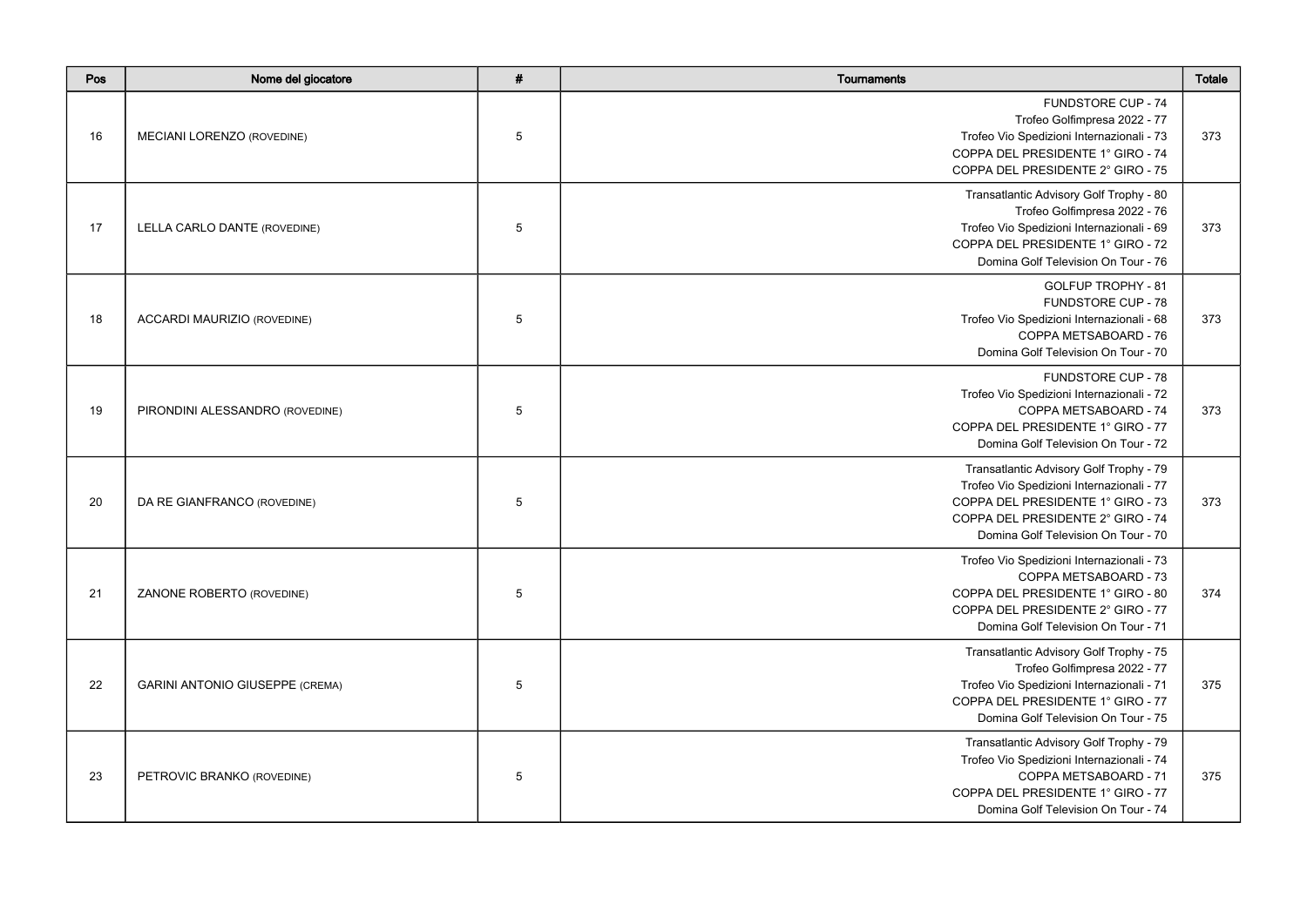| Pos | Nome del giocatore                  | $\pmb{\#}$      | Tournaments                                                                                                                                                                                 | <b>Totale</b> |
|-----|-------------------------------------|-----------------|---------------------------------------------------------------------------------------------------------------------------------------------------------------------------------------------|---------------|
| 24  | <b>BONATI LUCA CARLO (ROVEDINE)</b> | $5\phantom{.0}$ | <b>GOLFUP TROPHY - 74</b><br>Transatlantic Advisory Golf Trophy - 78<br>COPPA DEL PRESIDENTE 1° GIRO - 78<br>COPPA DEL PRESIDENTE 2° GIRO - 78<br>Domina Golf Television On Tour - 70       | 378           |
| 25  | STURZO EMANUELE (ROVEDINE)          | 5               | FUNDSTORE CUP - 78<br>Transatlantic Advisory Golf Trophy - 80<br>Trofeo Vio Spedizioni Internazionali - 71<br>COPPA METSABOARD - 73<br>COPPA DEL PRESIDENTE 2° GIRO - 77                    | 379           |
| 26  | <b>VERDOLIN MARCO (ROVEDINE)</b>    | 5               | FUNDSTORE CUP - 79<br>Trofeo Golfimpresa 2022 - 74<br>Trofeo Vio Spedizioni Internazionali - 75<br>COPPA METSABOARD - 73<br>COPPA DEL PRESIDENTE 1° GIRO - 78                               | 379           |
| 27  | NOLANO GIOVANNI (ROVEDINE)          | $5\phantom{.0}$ | Trofeo Golfimpresa 2022 - 79<br>Trofeo Vio Spedizioni Internazionali - 77<br>COPPA METSABOARD - 74<br>COPPA DEL PRESIDENTE 2° GIRO - 75<br>Domina Golf Television On Tour - 76              | 381           |
| 28  | BROCCO ALESSANDRO (ROVEDINE)        | $5\phantom{.0}$ | Trofeo Golfimpresa 2022 - 78<br>Trofeo Vio Spedizioni Internazionali - 68<br>COPPA DEL PRESIDENTE 1° GIRO - 81<br>COPPA DEL PRESIDENTE 2° GIRO - 82<br>Domina Golf Television On Tour - 72  | 381           |
| 29  | JANNUZZELLI ALBERTO (ROVEDINE)      | 5               | GOLFUP TROPHY - 73<br>Transatlantic Advisory Golf Trophy - 81<br>Trofeo Golfimpresa 2022 - 82<br>COPPA METSABOARD - 75<br>Domina Golf Television On Tour - 71                               | 382           |
| 30  | TORREGIANI PIERANGELO (ROVEDINE)    | 5               | FUNDSTORE CUP - 78<br>Transatlantic Advisory Golf Trophy - 80<br>Trofeo Golfimpresa 2022 - 78<br>COPPA DEL PRESIDENTE 1° GIRO - 76<br>COPPA DEL PRESIDENTE 2° GIRO - 72                     | 384           |
| 31  | <b>GURRIERI LUCA (ROVEDINE)</b>     | 5               | <b>FUNDSTORE CUP - 74</b><br>Transatlantic Advisory Golf Trophy - 84<br>Trofeo Vio Spedizioni Internazionali - 79<br>COPPA DEL PRESIDENTE 1° GIRO - 74<br>COPPA DEL PRESIDENTE 2° GIRO - 74 | 385           |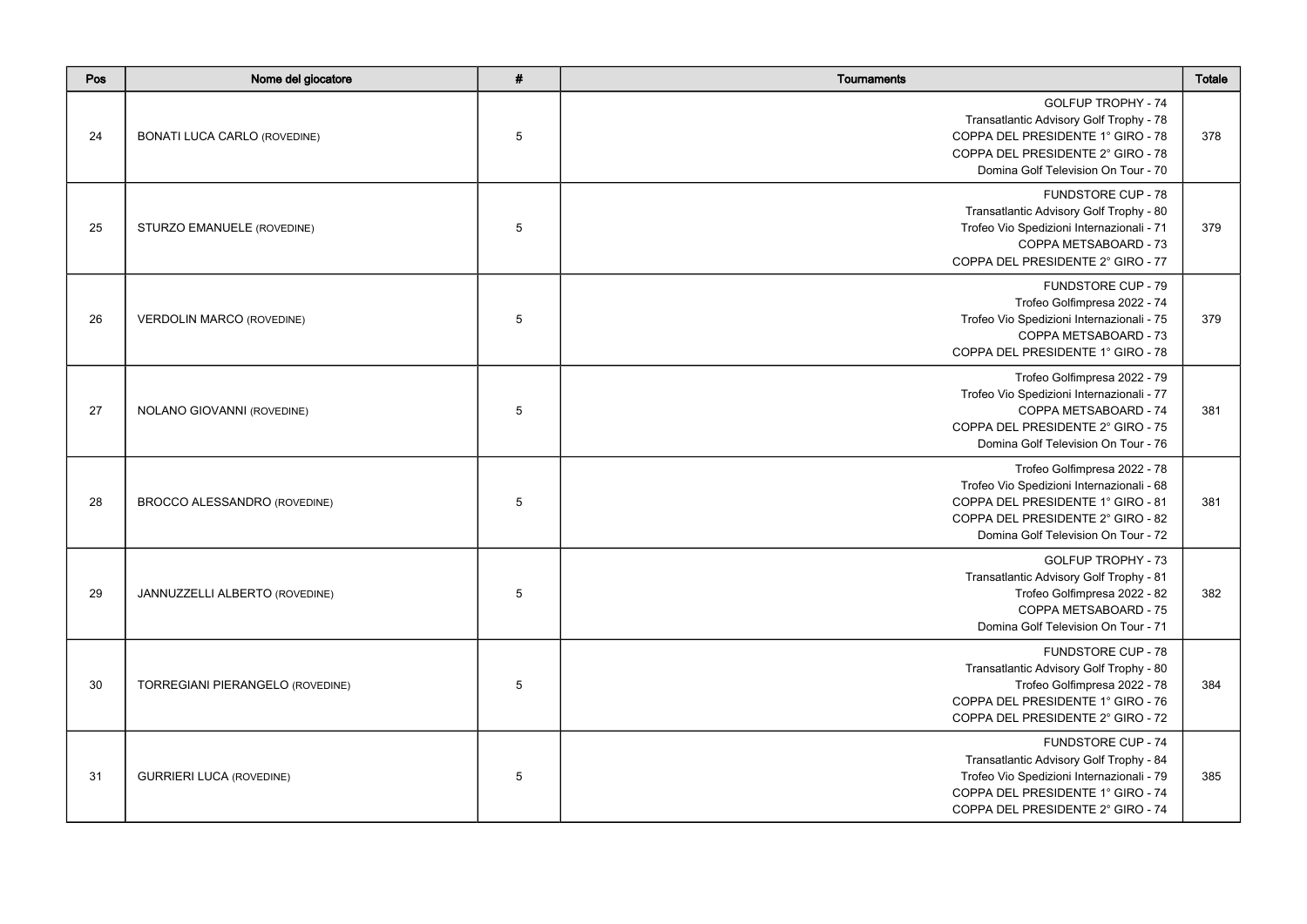| Pos | Nome del giocatore                    | $\pmb{\#}$      | Tournaments                                                                                                                                                                                      | <b>Totale</b> |
|-----|---------------------------------------|-----------------|--------------------------------------------------------------------------------------------------------------------------------------------------------------------------------------------------|---------------|
| 32  | PAOLI CLAUDIO (ROVEDINE)              | $5\phantom{.0}$ | <b>FUNDSTORE CUP - 85</b><br>Transatlantic Advisory Golf Trophy - 79<br>Trofeo Vio Spedizioni Internazionali - 71<br>COPPA METSABOARD - 79<br>Domina Golf Television On Tour - 73                | 387           |
| 33  | CASANOVA INNOCENZO ALBERTO (ROVEDINE) | 5               | GOLFUP TROPHY - 79<br>Transatlantic Advisory Golf Trophy - 75<br>Trofeo Vio Spedizioni Internazionali - 79<br>COPPA METSABOARD - 76<br>COPPA DEL PRESIDENTE 2° GIRO - 78                         | 387           |
| 34  | <b>GAROFALO LORENZO (ROVEDINE)</b>    | 5               | <b>FUNDSTORE CUP - 82</b><br>Transatlantic Advisory Golf Trophy - 77<br>Trofeo Vio Spedizioni Internazionali - 67<br>COPPA DEL PRESIDENTE 1° GIRO - 85<br>COPPA DEL PRESIDENTE 2° GIRO - 77      | 388           |
| 35  | PASTORE CLAUDIO (ROVEDINE)            | $5\phantom{.0}$ | Transatlantic Advisory Golf Trophy - 85<br>Trofeo Golfimpresa 2022 - 78<br>Trofeo Vio Spedizioni Internazionali - 69<br>COPPA DEL PRESIDENTE 1° GIRO - 87<br>Domina Golf Television On Tour - 74 | 393           |
| 36  | CASARINO ANDREA (ROVEDINE)            | $5\phantom{.0}$ | <b>FUNDSTORE CUP - 81</b><br>Transatlantic Advisory Golf Trophy - 82<br>COPPA METSABOARD - 75<br>COPPA DEL PRESIDENTE 1° GIRO - 78<br>Domina Golf Television On Tour - 77                        | 393           |
| 37  | MONOPOLI GIANMICHELE (ROVEDINE)       | 5               | GOLFUP TROPHY - 73<br>Transatlantic Advisory Golf Trophy - 85<br>Trofeo Golfimpresa 2022 - 73<br>Trofeo Vio Spedizioni Internazionali - 88<br>COPPA DEL PRESIDENTE 1° GIRO - 77                  | 396           |
| 38  | <b>BONFANTE MAURIZIO (ROVEDINE)</b>   | 5               | Trofeo Vio Spedizioni Internazionali - 70<br>COPPA METSABOARD - 91<br>COPPA DEL PRESIDENTE 1° GIRO - 85<br>COPPA DEL PRESIDENTE 2° GIRO - 81<br>Domina Golf Television On Tour - 74              | 401           |
| 39  | ROSSI ROBERTO (ROVEDINE)              | 5               | Transatlantic Advisory Golf Trophy - 83<br>Trofeo Golfimpresa 2022 - 80<br>Trofeo Vio Spedizioni Internazionali - 82<br>COPPA METSABOARD - 82<br>COPPA DEL PRESIDENTE 2° GIRO - 80               | 407           |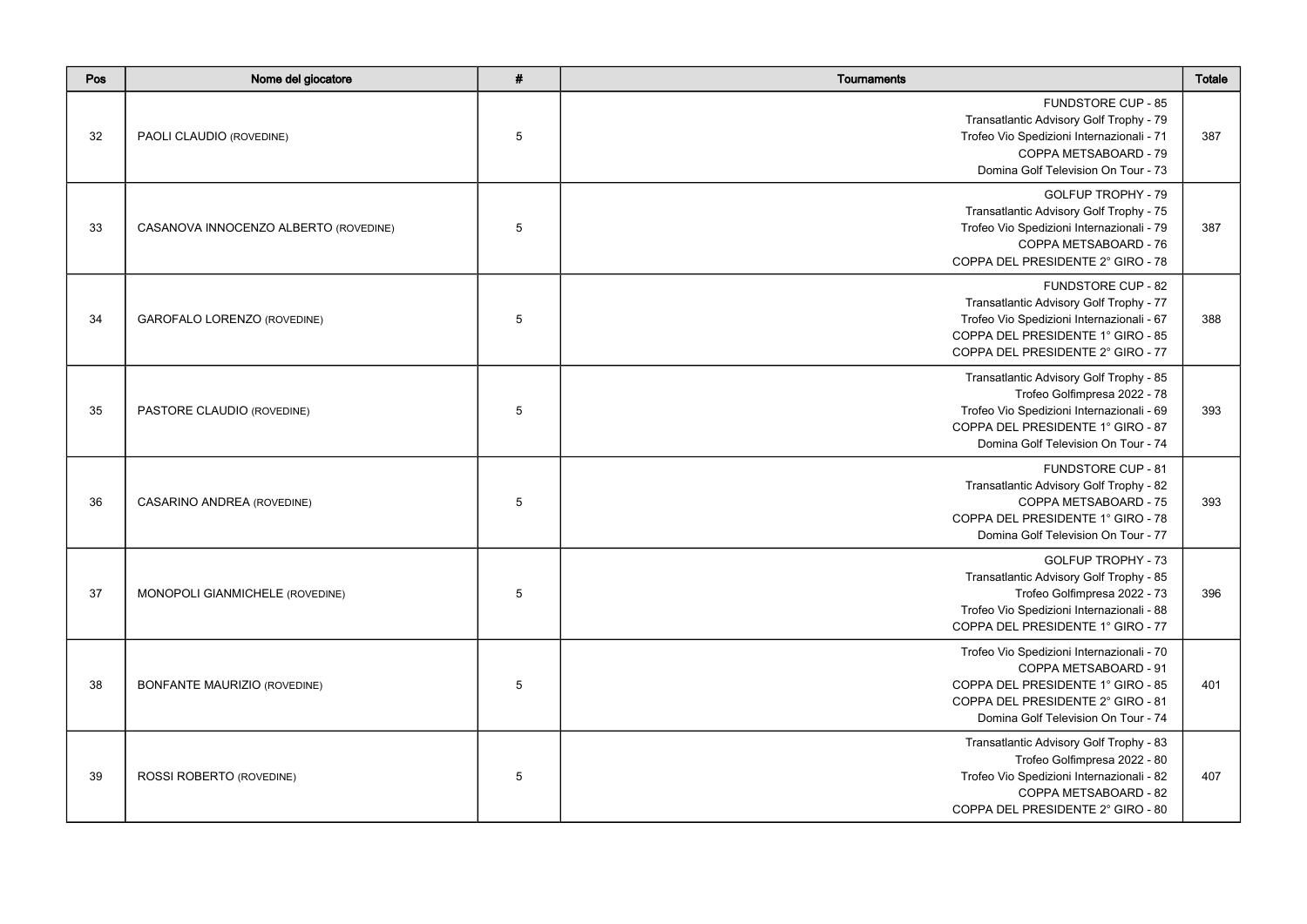| Pos | Nome del giocatore                   | $\#$           | <b>Tournaments</b>                                                                                                                                       | Totale |
|-----|--------------------------------------|----------------|----------------------------------------------------------------------------------------------------------------------------------------------------------|--------|
| 40  | MONTAGNA ALESSANDRO (ROVEDINE)       | $\overline{4}$ | Transatlantic Advisory Golf Trophy - 75<br>COPPA DEL PRESIDENTE 1° GIRO - 72<br>COPPA DEL PRESIDENTE 2° GIRO - 72<br>Domina Golf Television On Tour - 68 | 287    |
| 41  | CARDONE PAOLO (ROVEDINE)             | $\overline{4}$ | <b>GOLFUP TROPHY - 74</b><br><b>FUNDSTORE CUP - 74</b><br>Trofeo Golfimpresa 2022 - 72<br>COPPA DEL PRESIDENTE 2° GIRO - 78                              | 298    |
| 42  | <b>BILOTTI GABRIELE (ROVEDINE)</b>   | $\overline{4}$ | <b>FUNDSTORE CUP - 76</b><br>COPPA METSABOARD - 78<br>COPPA DEL PRESIDENTE 1° GIRO - 74<br>COPPA DEL PRESIDENTE 2° GIRO - 74                             | 302    |
| 43  | LO SCIUTO EMANUELE (ROVEDINE)        | 4              | <b>GOLFUP TROPHY - 77</b><br><b>FUNDSTORE CUP - 78</b><br>Trofeo Golfimpresa 2022 - 79<br>COPPA METSABOARD - 77                                          | 311    |
| 44  | BUZZOTTA MASSIMILIANO (ROVEDINE)     | $\overline{4}$ | Transatlantic Advisory Golf Trophy - 79<br>COPPA METSABOARD - 76<br>COPPA DEL PRESIDENTE 2° GIRO - 77<br>Domina Golf Television On Tour - 79             | 311    |
| 45  | CERRI FRANCO (ROVEDINE)              | $\overline{4}$ | Trofeo Vio Spedizioni Internazionali - 89<br>COPPA METSABOARD - 73<br>COPPA DEL PRESIDENTE 1° GIRO - 77<br>COPPA DEL PRESIDENTE 2° GIRO - 74             | 313    |
| 46  | MORLUNGHI ANDREA (ROVEDINE)          | 4              | GOLFUP TROPHY - 99<br>Trofeo Golfimpresa 2022 - 67<br>Trofeo Vio Spedizioni Internazionali - 72<br>COPPA DEL PRESIDENTE 2° GIRO - 77                     | 315    |
| 47  | MARRUBINI GIORGIO CARLO (ROVEDINE)   | $\overline{4}$ | Transatlantic Advisory Golf Trophy - 85<br>Trofeo Vio Spedizioni Internazionali - 73<br>COPPA METSABOARD - 80<br>Domina Golf Television On Tour - 79     | 317    |
| 48  | CELONE FRANCESCO VITTORIO (ROVEDINE) | $\mathbf{3}$   | <b>GOLFUP TROPHY - 75</b><br>Transatlantic Advisory Golf Trophy - 73<br>Domina Golf Television On Tour - 66                                              | 214    |
| 49  | SIGILLO' ALEXANDER (ROVEDINE)        | 3              | Transatlantic Advisory Golf Trophy - 69<br>COPPA DEL PRESIDENTE 1° GIRO - 76<br>COPPA DEL PRESIDENTE 2° GIRO - 70                                        | 215    |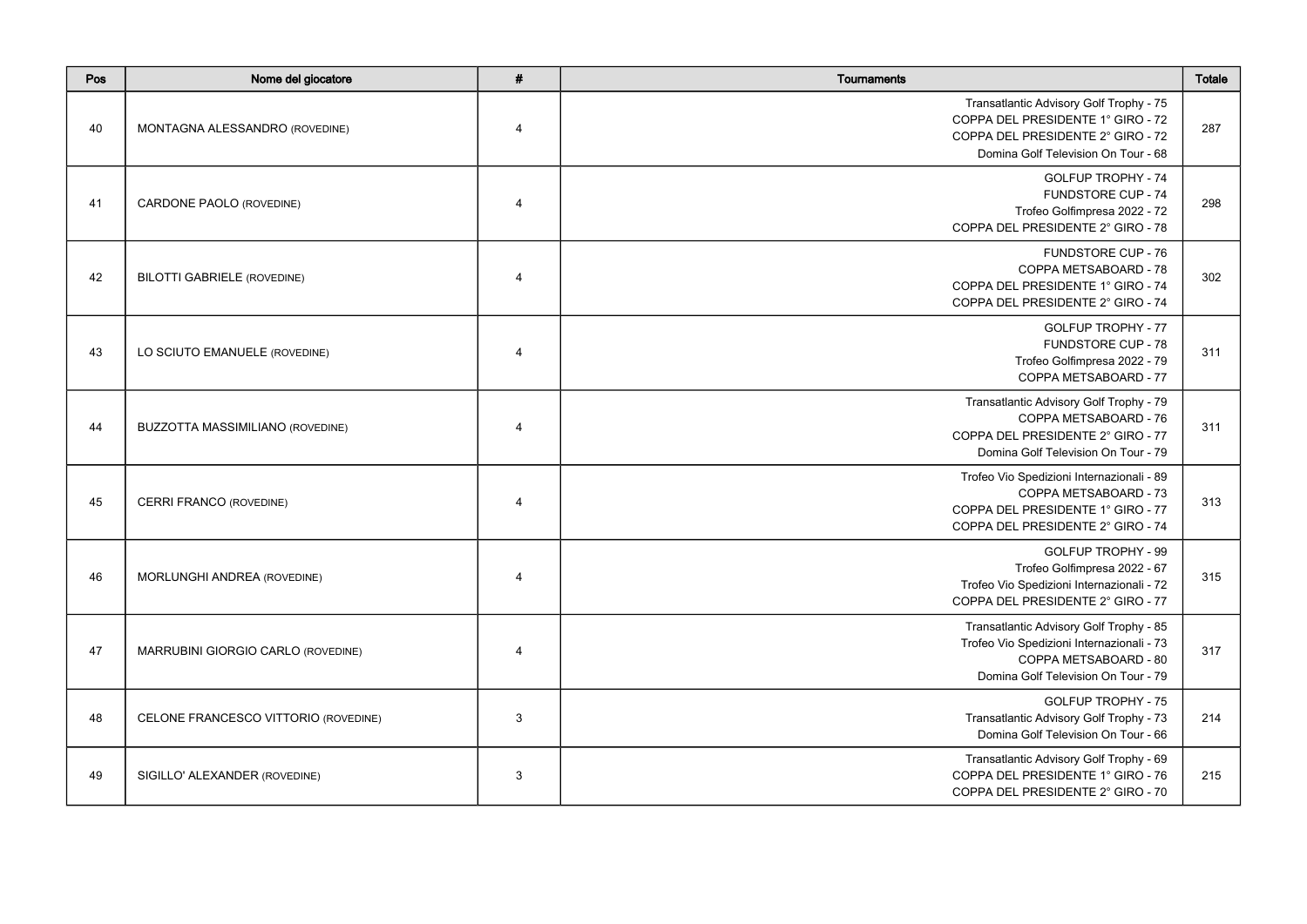| Pos | Nome del giocatore                | # | Tournaments                                                                                                          | <b>Totale</b> |
|-----|-----------------------------------|---|----------------------------------------------------------------------------------------------------------------------|---------------|
| 50  | RUGGIERO MARCELLO (ROVEDINE)      | 3 | <b>FUNDSTORE CUP - 78</b><br>COPPA DEL PRESIDENTE 1° GIRO - 70<br>COPPA DEL PRESIDENTE 2° GIRO - 67                  | 215           |
| 51  | <b>GARANO NICOLA (ROVEDINE)</b>   | 3 | Transatlantic Advisory Golf Trophy - 74<br>Trofeo Golfimpresa 2022 - 73<br>COPPA DEL PRESIDENTE 1° GIRO - 73         | 220           |
| 52  | COSTANTINO CORRADO (ROVEDINE)     | 3 | <b>GOLFUP TROPHY - 84</b><br>COPPA METSABOARD - 65<br>COPPA DEL PRESIDENTE 1° GIRO - 71                              | 220           |
| 53  | VAGHI ALESSANDRO (ROVEDINE)       | 3 | Trofeo Golfimpresa 2022 - 74<br>Trofeo Vio Spedizioni Internazionali - 74<br>COPPA METSABOARD - 76                   | 224           |
| 54  | CIMA LUCA (ROVEDINE)              | 3 | <b>FUNDSTORE CUP - 85</b><br>Transatlantic Advisory Golf Trophy - 75<br>Trofeo Golfimpresa 2022 - 65                 | 225           |
| 55  | LEONARDI DIEGO (ROVEDINE)         | 3 | Transatlantic Advisory Golf Trophy - 77<br>Trofeo Golfimpresa 2022 - 75<br>Trofeo Vio Spedizioni Internazionali - 74 | 226           |
| 56  | <b>BIZZARRI LUCA (ROVEDINE)</b>   | 3 | Trofeo Golfimpresa 2022 - 72<br>Trofeo Vio Spedizioni Internazionali - 75<br>COPPA METSABOARD - 80                   | 227           |
| 57  | LA VECCHIA GABRIELE (ROVEDINE)    | 3 | Trofeo Vio Spedizioni Internazionali - 76<br>COPPA METSABOARD - 75<br>COPPA DEL PRESIDENTE 1° GIRO - 77              | 228           |
| 58  | CARDONE FRANCESCO ROCC (ROVEDINE) | 3 | GOLFUP TROPHY - 80<br>COPPA METSABOARD - 74<br>Domina Golf Television On Tour - 76                                   | 230           |
| 59  | MARSALA ALESSANDRO (ROVEDINE)     | 3 | FUNDSTORE CUP - 80<br>Transatlantic Advisory Golf Trophy - 75<br>Trofeo Vio Spedizioni Internazionali - 76           | 231           |
| 60  | MANNESCHI MIRKO (ROVEDINE)        | 3 | FUNDSTORE CUP - 81<br>Trofeo Vio Spedizioni Internazionali - 68<br>COPPA DEL PRESIDENTE 1° GIRO - 85                 | 234           |
| 61  | TRAVERSO ROBERTO (ROVEDINE)       | 3 | COPPA DEL PRESIDENTE 1° GIRO - 76<br>COPPA DEL PRESIDENTE 2° GIRO - 85<br>Domina Golf Television On Tour - 74        | 235           |
| 62  | DEROSA ANDREA (ROVEDINE)          | 3 | GOLFUP TROPHY - 80<br>Transatlantic Advisory Golf Trophy - 74<br>COPPA DEL PRESIDENTE 1° GIRO - 83                   | 237           |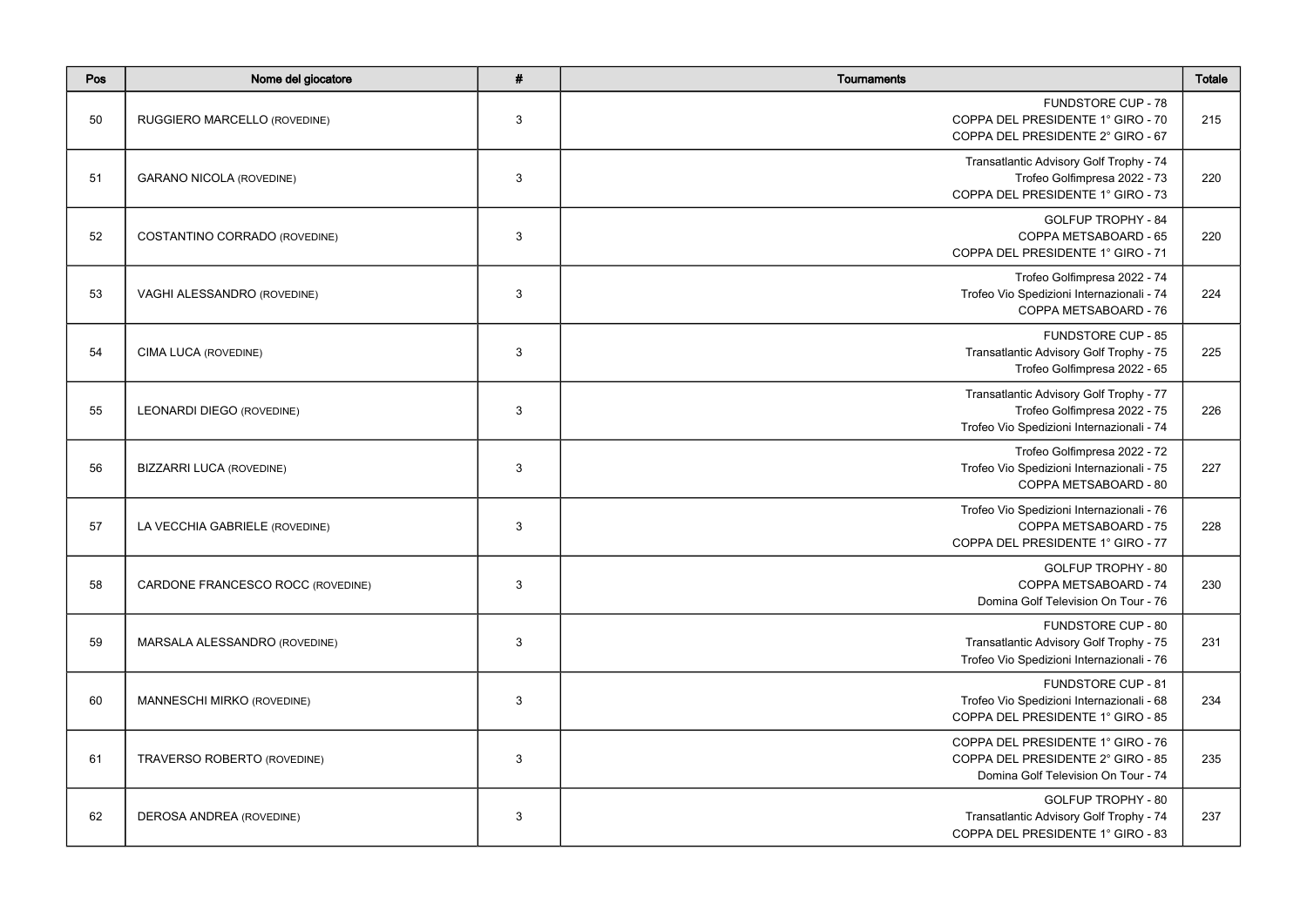| Pos | Nome del giocatore                  | #              | <b>Tournaments</b>                                                                                            | <b>Totale</b> |
|-----|-------------------------------------|----------------|---------------------------------------------------------------------------------------------------------------|---------------|
| 63  | LENOCI LORENZO (ROVEDINE)           | 3              | COPPA DEL PRESIDENTE 1° GIRO - 83<br>COPPA DEL PRESIDENTE 2° GIRO - 76<br>Domina Golf Television On Tour - 79 | 238           |
| 64  | CANTARELLI ALESSANDRO (ROVEDINE)    | 3              | GOLFUP TROPHY - 81<br><b>FUNDSTORE CUP - 79</b><br>Transatlantic Advisory Golf Trophy - 79                    | 239           |
| 65  | RIMOLDI ALESSANDRO (ROVEDINE)       | 3              | COPPA METSABOARD - 82<br>COPPA DEL PRESIDENTE 1° GIRO - 90<br>Domina Golf Television On Tour - 67             | 239           |
| 66  | <b>BIGONI ALESSANDRO (ROVEDINE)</b> | $\overline{2}$ | COPPA DEL PRESIDENTE 1° GIRO - 66<br>COPPA DEL PRESIDENTE 2° GIRO - 67                                        | 133           |
| 67  | MARINELLI LUCA (ROVEDINE)           | $\overline{2}$ | <b>FUNDSTORE CUP - 67</b><br>Trofeo Vio Spedizioni Internazionali - 68                                        | 135           |
| 68  | D'ACUNTO ANTONIO (ROVEDINE)         | $\overline{2}$ | COPPA DEL PRESIDENTE 1° GIRO - 73<br>COPPA DEL PRESIDENTE 2° GIRO - 69                                        | 142           |
| 69  | YEO JONG YEOL (ROVEDINE)            | $\overline{2}$ | COPPA DEL PRESIDENTE 2° GIRO - 74<br>Domina Golf Television On Tour - 70                                      | 144           |
| 70  | D'ANDREA PIETRO (ROVEDINE)          | $\overline{2}$ | Transatlantic Advisory Golf Trophy - 76<br>Domina Golf Television On Tour - 69                                | 145           |
| 71  | LO IACONO ROBERTO (ROVEDINE)        | $\overline{2}$ | COPPA DEL PRESIDENTE 1° GIRO - 73<br>COPPA DEL PRESIDENTE 2° GIRO - 73                                        | 146           |
| 72  | MICHEL EMMANUEL (ROVEDINE)          | $\overline{2}$ | COPPA DEL PRESIDENTE 1° GIRO - 70<br>Domina Golf Television On Tour - 77                                      | 147           |
| 73  | SAMPIETRO ACHILLE (ROVEDINE)        | $\overline{2}$ | Transatlantic Advisory Golf Trophy - 78<br>Trofeo Vio Spedizioni Internazionali - 71                          | 149           |
| 74  | PERI GIANMARCO (ROVEDINE)           | $\overline{2}$ | COPPA DEL PRESIDENTE 1° GIRO - 76<br>COPPA DEL PRESIDENTE 2° GIRO - 73                                        | 149           |
| 75  | ORLANDO MAURIZIO (ROVEDINE)         | $\overline{2}$ | COPPA DEL PRESIDENTE 1° GIRO - 77<br>COPPA DEL PRESIDENTE 2° GIRO - 72                                        | 149           |
| 76  | MONETA SEBASTIANO (ROVEDINE)        | $\overline{2}$ | COPPA DEL PRESIDENTE 1° GIRO - 70<br>COPPA DEL PRESIDENTE 2° GIRO - 81                                        | 151           |
| 77  | CASIELLO EDOARDO (ROVEDINE)         | $\overline{2}$ | COPPA DEL PRESIDENTE 1° GIRO - 81<br>COPPA DEL PRESIDENTE 2° GIRO - 71                                        | 152           |
| 78  | <b>SGUINZO CESARE (ROVEDINE)</b>    | $\overline{2}$ | FUNDSTORE CUP - 78<br>COPPA METSABOARD - 76                                                                   | 154           |
| 79  | RAVIZZINI ALBERTO (ROVEDINE)        | $\overline{2}$ | GOLFUP TROPHY - 78<br>Trofeo Golfimpresa 2022 - 77                                                            | 155           |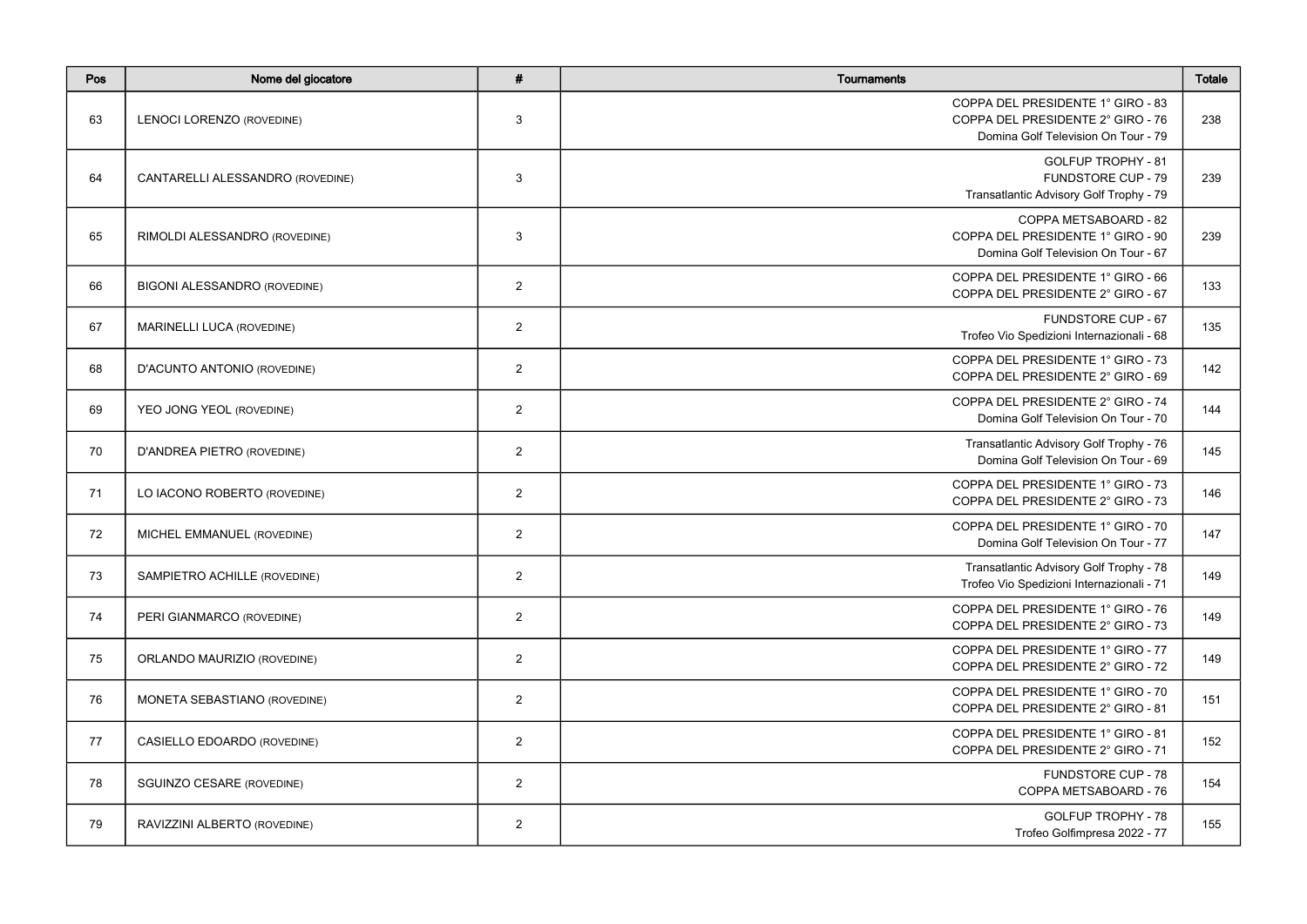| Pos | Nome del giocatore                      | $\pmb{\#}$     | Tournaments                                                                      | <b>Totale</b> |
|-----|-----------------------------------------|----------------|----------------------------------------------------------------------------------|---------------|
| 80  | VANONI ALESSANDRO (ROVEDINE)            | $\overline{2}$ | COPPA METSABOARD - 76<br>COPPA DEL PRESIDENTE 1° GIRO - 80                       | 156           |
| 81  | MANGANO ROBERTO (ROVEDINE)              | $\overline{2}$ | Trofeo Vio Spedizioni Internazionali - 74<br>COPPA METSABOARD - 83               | 157           |
| 82  | <b>MONETA FILIPPO (ROVEDINE)</b>        | $\overline{2}$ | Trofeo Vio Spedizioni Internazionali - 84<br>Domina Golf Television On Tour - 73 | 157           |
| 83  | ALBERTI GIAN PIETRO (RAPALLO)           | $\overline{2}$ | Transatlantic Advisory Golf Trophy - 83<br>Domina Golf Television On Tour - 76   | 159           |
| 84  | ZAMBELLI PAOLO (ROVEDINE)               | $\overline{2}$ | COPPA DEL PRESIDENTE 1° GIRO - 80<br>COPPA DEL PRESIDENTE 2° GIRO - 80           | 160           |
| 85  | BILOTTI FERDINANDO (ROVEDINE)           | 2              | COPPA DEL PRESIDENTE 1° GIRO - 81<br>COPPA DEL PRESIDENTE 2° GIRO - 82           | 163           |
| 86  | CACCIA DAVIDE (ROVEDINE)                | $\overline{2}$ | GOLFUP TROPHY - 90<br>Domina Golf Television On Tour - 81                        | 171           |
| 87  | SUH INBOK (ROVEDINE)                    | $\mathbf{1}$   | COPPA DEL PRESIDENTE 1° GIRO - 60                                                | 60            |
| 88  | MAFFEI EDOARDO (ROVEDINE)               | $\mathbf{1}$   | COPPA DEL PRESIDENTE 1° GIRO - 65                                                | 65            |
| 89  | <b>MORINI GIULIO (ROVEDINE)</b>         | $\mathbf{1}$   | FUNDSTORE CUP - 68                                                               | 68            |
| 90  | LANDO MATTEO (ROVEDINE)                 | $\mathbf{1}$   | COPPA DEL PRESIDENTE 2° GIRO - 69                                                | 69            |
| 91  | ZORATTI IVANO (ROVEDINE)                | $\mathbf{1}$   | Trofeo Vio Spedizioni Internazionali - 70                                        | 70            |
| 92  | PIETROGRANDE LUCA (ROVEDINE)            | $\mathbf{1}$   | Trofeo Golfimpresa 2022 - 70                                                     | 70            |
| 93  | RANDONE MASSIMO BRUTO (CREMA)           | $\mathbf{1}$   | Trofeo Vio Spedizioni Internazionali - 71                                        | 71            |
| 94  | <b>BORTOLLI GIULIO PAOLO (ROVEDINE)</b> | $\mathbf{1}$   | Trofeo Golfimpresa 2022 - 72                                                     | 72            |
| 95  | MODENA GIANCARLO (ROVEDINE)             | $\mathbf{1}$   | FUNDSTORE CUP - 72                                                               | 72            |
| 96  | SCHIRINZI ROSARIO FRANCO (ROVEDINE)     | $\mathbf{1}$   | COPPA DEL PRESIDENTE 2° GIRO - 72                                                | 72            |
| 97  | CANEVINI LUCIANO (ROVEDINE)             | $\mathbf{1}$   | Domina Golf Television On Tour - 72                                              | 72            |
| 98  | PIRAS FRANCO (ROVEDINE)                 | $\mathbf{1}$   | Domina Golf Television On Tour - 72                                              | 72            |
| 99  | DAL VERME FILIPPO (ROVEDINE)            | $\mathbf{1}$   | Trofeo Golfimpresa 2022 - 73                                                     | 73            |
| 100 | MELLERIO ANDREA STEFANO (CREMA)         | $\mathbf{1}$   | <b>GOLFUP TROPHY - 74</b>                                                        | 74            |
| 101 | ANASTASI ANTONIO (ROVEDINE)             | $\mathbf{1}$   | COPPA METSABOARD - 74                                                            | 74            |
| 102 | D'AMELJ DANIELE (ROVEDINE)              | $\mathbf{1}$   | COPPA DEL PRESIDENTE 2° GIRO - 74                                                | 74            |
| 103 | <b>CORTI MAURIZIO (ROVEDINE)</b>        | $\mathbf{1}$   | <b>FUNDSTORE CUP - 75</b>                                                        | 75            |
| 104 | CATTANEO ALBERTO (ROVEDINE)             | $\mathbf{1}$   | FUNDSTORE CUP - 76                                                               | 76            |
| 105 | <b>BONZANINI PIERLUIGI (ROVEDINE)</b>   | $\mathbf{1}$   | Trofeo Golfimpresa 2022 - 76                                                     | 76            |